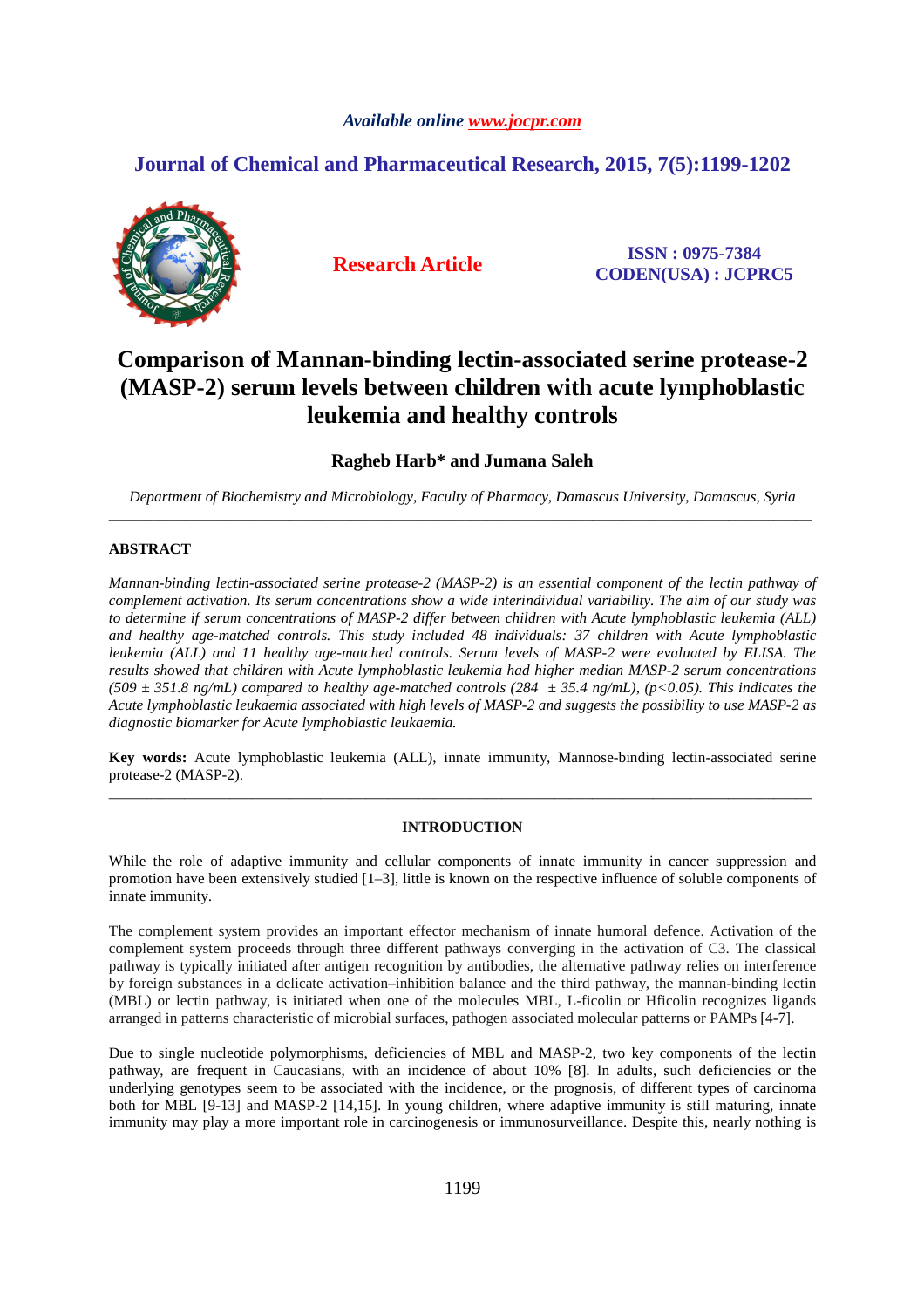known on components of the lectin pathway in children with cancer. We are aware of only one exception, a study on MBL genotypes in children with acute lymphoblastic leukaemia (ALL), who were found to have an increased frequency of low-producing MBL genotype compared to healthy adults [16]. The role of MASP-2, and of MBL phenotypes, in children with cancer versus healthy controls has not yet been studied.

*\_\_\_\_\_\_\_\_\_\_\_\_\_\_\_\_\_\_\_\_\_\_\_\_\_\_\_\_\_\_\_\_\_\_\_\_\_\_\_\_\_\_\_\_\_\_\_\_\_\_\_\_\_\_\_\_\_\_\_\_\_\_\_\_\_\_\_\_\_\_\_\_\_\_\_\_\_\_*

This study aimed to determine if serum concentrations of MASP-2 differ between children with Acute lymphoblastic leukaemia (ALL) and healthy age-matched controls.

## **EXPERIMENTAL SECTION**

Study Subjects: 37 patients below 15 years of age and diagnosed at Children University Hospital in Damascus, Damascus, Syria with Acute lymphoblastic leukemia requiring chemotherapy were eligible for this study. Excluded were patients with relapses or second malignancies, and those in which serum was not accessible. 11 healthy agematched controls also participated to this study.

Sampling: Blood samples were collected (within 3 days of diagnosis and before starting chemotherapy for the patients) and after centrifugation, serum was acquired and aliquots were stored at  $-20\pi$ C until assay were done.

Assay: Serum levels of MASP-2 was measured using commercially available enzyme-linked immunosorbent assay (ELISA) kit according to the manufacturer's instructions.

Statistical analysis: data were analyzed using SSPS (version 21, IBM SSPS). Results were presented as mean ± SD. Comparison between the means of two independent groups was performed using Mann-Whitney'U-test.

### **RESULTS AND DISCUSSION**

The table (1) and figure (1) show the comparison between MASP-2 serum concentrations in children with Acute lymphoblastic leukemia and healthy age-matched controls.

The mean of MASP-2 serum concentrations was significantly higher in Acute lymphoblastic leukaemia (ALL) patients (509  $\pm$  351.8 ng/mL) than control group (284  $\pm$  35.4 ng/mL), (p<0.05).

|  |  | Table (1): MASP-2 serum concentrations in children with Acute lymphoblastic leukemia and healthy age-matched controls |  |  |  |  |
|--|--|-----------------------------------------------------------------------------------------------------------------------|--|--|--|--|
|  |  |                                                                                                                       |  |  |  |  |
|  |  |                                                                                                                       |  |  |  |  |
|  |  |                                                                                                                       |  |  |  |  |

| <b>Group</b>                                          | Mean ± SD       | N  | <b>Minimum</b> | <b>Maximum</b> |
|-------------------------------------------------------|-----------------|----|----------------|----------------|
| Acute<br>lymphoblastic<br><b>leukemia</b><br>patients | $509 \pm 351.8$ | 37 | 87             | 1382           |
| Control group                                         | $284 \pm 35.4$  | 11 | 217            | 339            |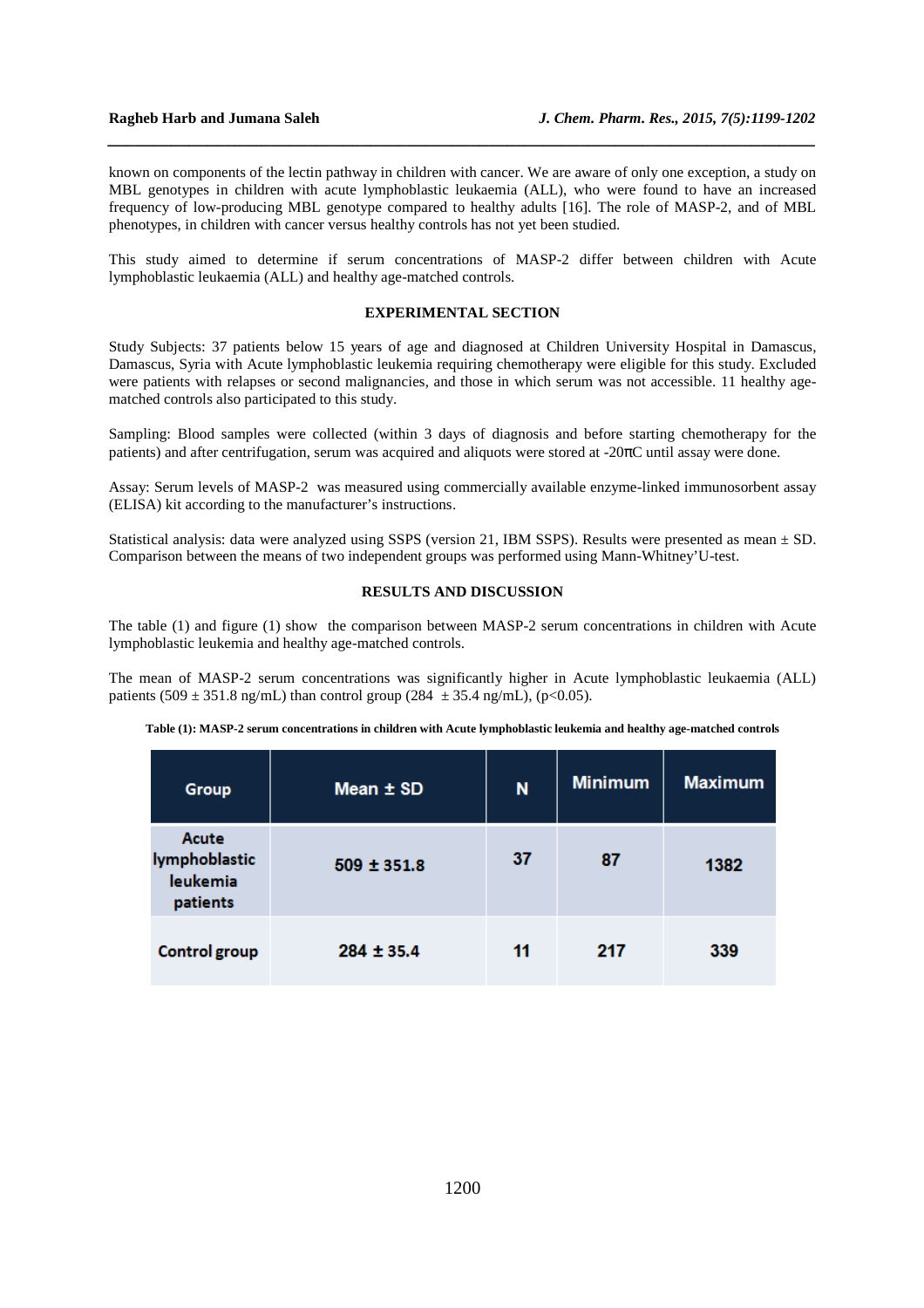

**Figure (1): MASP-2 serum concentrations in children with Acute lymphoblastic leukemia and healthy age-matched controls** 

In this study, children with Acute lymphoblastic leukemia had higher median MASP-2 serum concentrations compared to age-matched controls. Similar results have been reported by Urs P. Fisch et al., who have noted that MASP-2 serum concentration was significantly higher in pediatric patients with ALL, NHL and CNS-tumours compared to age-matched healthy controls. They concluded that a role of MASP-2 in the initiation or progression of specific paediatric cancers, while other mechanisms remain possible as well [17]. In adult patients with colorectal cancer, higher MASP-2 serum concentrations than in healthy adults have as well been described [14]. Notably, high MASP-2 was associated with poor prognosis in adult colorectal cancer patients [14]. In contrast, high MASP-2 at diagnosis has been reported to be associated with a better prognosis in children with acute leukaemia and lymphoma [18].

This study cannot answer why MASP-2 serum concentrations in children with Acute lymphoblastic leukemia are higher than in controls. Several mechanisms are conceivable. First, individual MASP-2 concentrations might facilitate or hinder the development of malignancies. Specifically, high MASP-2 might act via increased complement factor C5a in the tumour microenvironment, which has been shown to enhance tumour growth in a mouse model of cervical cancer [19]. second, MASP-2 might be increased as part of the immunological response to malignancies themselves. third, MASP-2 might be actively expressed by malignant cells, as has been shown for oesophageal squamous cell carcinoma cells [15].

#### **CONCLUSION**

MASP-2 serum concentration was significantly higher in children with Acute lymphoblastic leukemia compared to healthy age-matched controls, so this suggests the possibility to use MASP-2 as diagnostic biomarker for Acute lymphoblastic leukaemia.

#### **Acknowledgement**

The authors are sincerely thankful to Prof. Khalil Al Kwatli & Prof. Shaden Haddad, Department of Biochemistry and Microbiology, Faculty of Pharmacy, Damascus University, Damascus, Syria, for their useful advices and help.